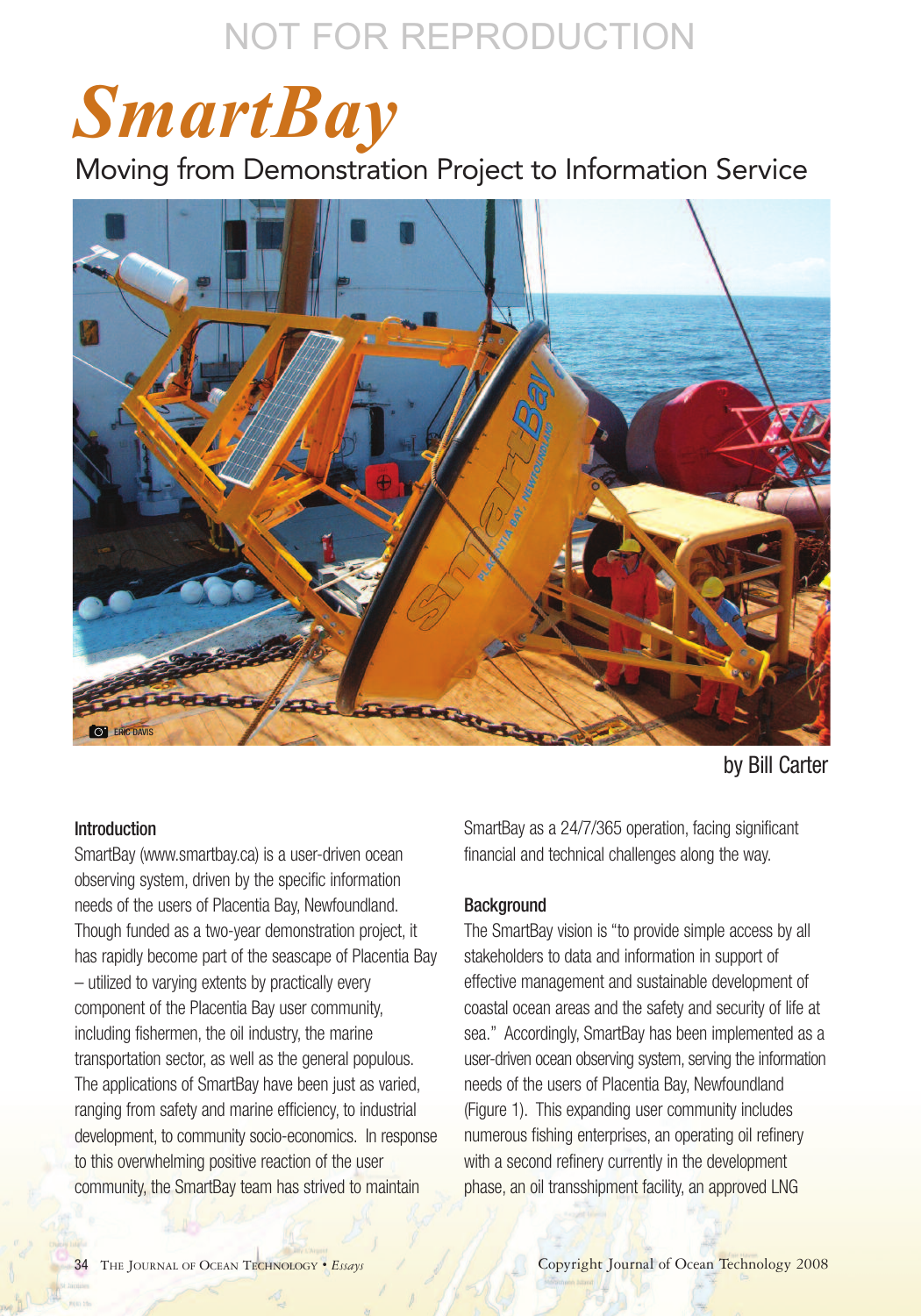

35

facility, as well as various provincial and federal government departments and agencies including the Canadian Coast Guard and the Placentia Bay Vessel Traffic Centre. The user community also includes bodies such as the Placentia Bay Integrated Management Committee and the Placentia Bay Traffic Committee, as well as private individuals living in the numerous communities surrounding Placentia Bay whose day to day lives are influenced in a multitude of ways by the waters at their doorstep. The applications of SmartBay have been just as varied, ranging from safety and marine efficiency, to industrial development, to community socioeconomics and environmental protection. Hence the motto:"Better Information – Better Decisions."

The basic premise of SmartBay is to integrate and deliver information created from both static and dynamic data in a manner best suited to the particular needs of a broad base of users. The incidental or non-professional user can access the information through a web portal requiring no special hardware or services. The mariner is able to access and display information on an electronic chart using standard bridge hardware and communications systems. SmartBay also supports the interests of a third class of user, "the professional," engaged in roles ranging from fisheries management to

oceanographic research to environmental protection to sovereignty and security. This class of user (typically a government department or agency, academic institution or industry service provider) requires access to archived data to support the development of specialized, and in some cases, proprietary information products.

As a demonstration project, SmartBay has been successful. In fact, the project has been so successful that the community, both in and beyond Placentia Bay, has come to rely on SmartBay to serve a broad range of data and information needs. Based solely on the utility and timeliness of the basic information services currently provided over a limited geographical area, feedback indicates that SmartBay is already regarded by many as an essential service to support maritime operations and planning.

#### SmartBay: From Concept to Reality

On August 18, 2006, SmartBay was effectively placed in service with the deployment of the first meteorological/oceanographic (met/ocean) buoy, followed shortly by unveiling of the SmartBay portal (www.SmartBay.ca). This culminated an accelerated and successful design and implementation phase spanning some six months. Although funded as a two-year demonstration project, within the first year of 'going live'

THE JOURNAL OF OCEAN TECHNOLOGY • *Essays*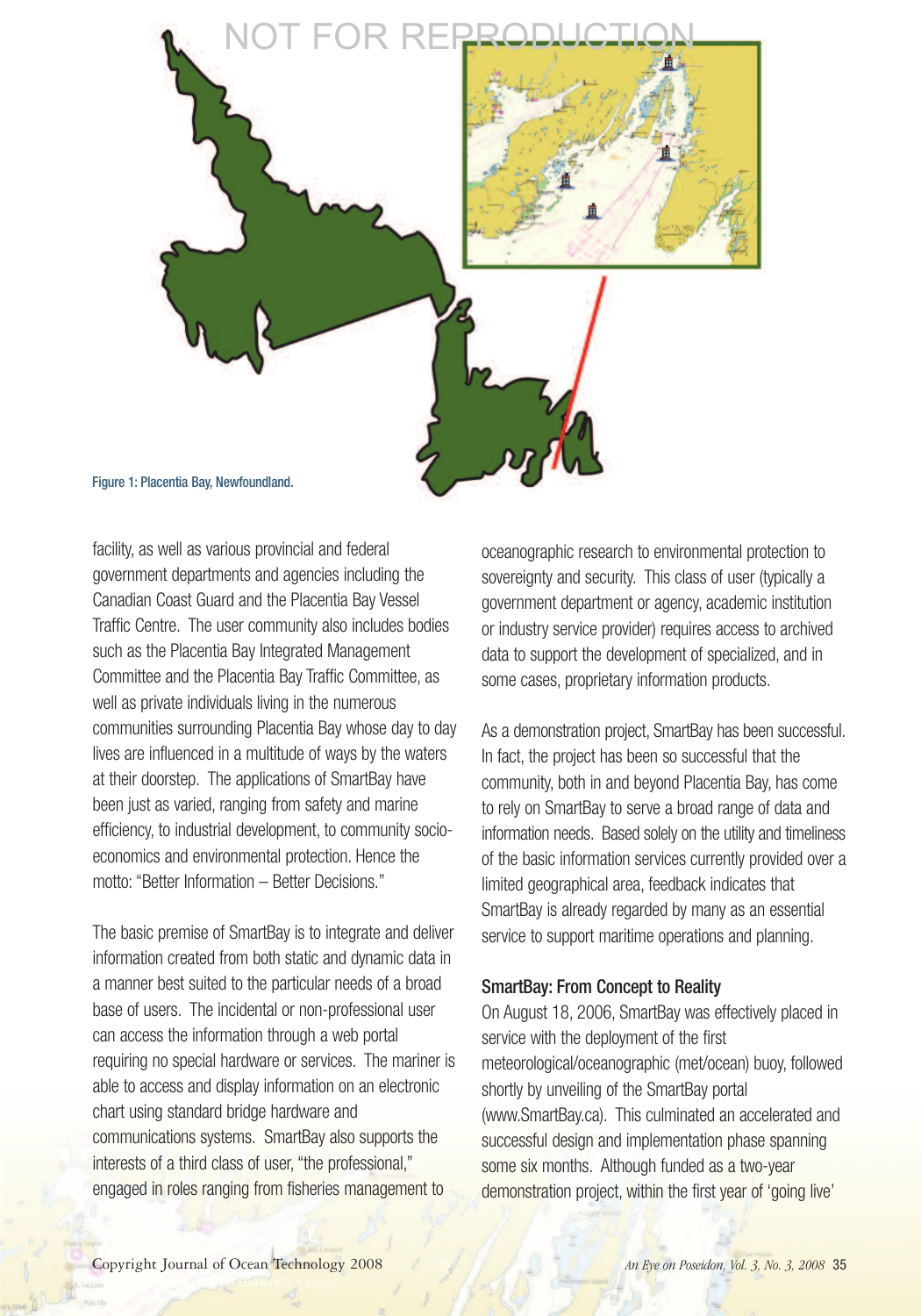SmartBay was being utilized daily by many members of the Placentia Bay maritime community and beyond. This user community includes numerous fishing enterprises, Newfoundland and Labrador Refining Corp., Newfoundland Transshipment, North Atlantic Petroleum, the Department of Fisheries and Aquaculture, Environment Canada and Canadian Coast Guard. Other bodies include the Placentia Bay Integrated Management Planning Committee and the Placentia Bay Traffic Committee, as well as private individuals living in the numerous communities surrounding Placentia Bay whose day to day lives are influenced in a multitude of ways by the waters at their doorstep. In response to the overwhelming positive reaction of the user community, the project team has strived to serve the information needs of the community, while at the same time continuing with the development effort associated with the original project scope. This level of interest, while exciting for the School of Ocean Technology (SOT) and its SmartBay team, has not been without its share of technical and financial challenges.

The SmartBay approach of building information products in response to user needs has been received extremely well by the Placentia Bay user community. The information products currently provided are based on user consultation during the concept development stage and the information

gleaned from these consultations directly influenced the design and implementation of SmartBay services. Although the concept of filling practical information voids appears logical, this has not been the approach used in the development of many ocean observation systems. In many situations the initial approach has been primarily science/research driven with the practical side of the equation playing catch-up in an effort to align with operational funding opportunities. Common to both approaches is that they largely rely on the same sensors, the same acquisition and processing expertise and the

Placentia Bay.

**BILL CARTER** 

 $968 - 2044$ 

same communications mediums – the difference lies in the 'value-added' exercise of listening to the user and ensuring that the data collected is relevant and can be transformed into information products that make sense and have value to that user. Following this approach, the researcher has the raw data to work with and manipulate while the practical user receives a valuable information product to assist in the decision making process.

After approximately one year of operation, SmartBay has become a prominent feature of the Placentia Bay seascape. There are currently four SmartBay buoys positioned in the bay (Figure 1). An AXYS 3 metre met/ocean buoy near the mouth of the bay provides critical data to support weather and sea state forecasts; a customized Satlantic water quality buoy off Come by Chance Point provides met/ocean as well as water quality information for this high traffic area; and a second Satlantic water quality buoy fitted with meteorological sensors off Rushoon on the western side of the bay supports an emerging aquaculture industry in the area. In addition, SmartBay has been very fortunate to partner with the St. John's based Institute of Ocean Technology to gain temporary access to their Tri-AXYS wave buoy for term deployments at the pilot boarding station Figure 2: There are currently four SmartBay buoys positioned in

just south of Red Island Shoal along the bay's eastern side. The buoy data are used

to enhance four regional forecasts and four site-specific forecasts generated daily by project partner AMEC. The buoy locations, near-real time data feeds and custom forecasts can be accessed via the SmartBay portal (www.SmartBay.ca). The portal itself has been built to Canadian Geospatial Data Infrastructure (CGDI) and Open Geospatial Consortium (OGC) standards, thereby ensuring that it is open, extensible and interoperable with similar portals. In this way, SmartBay is well positioned to play a long term part in the Global Earth Observing System of Systems.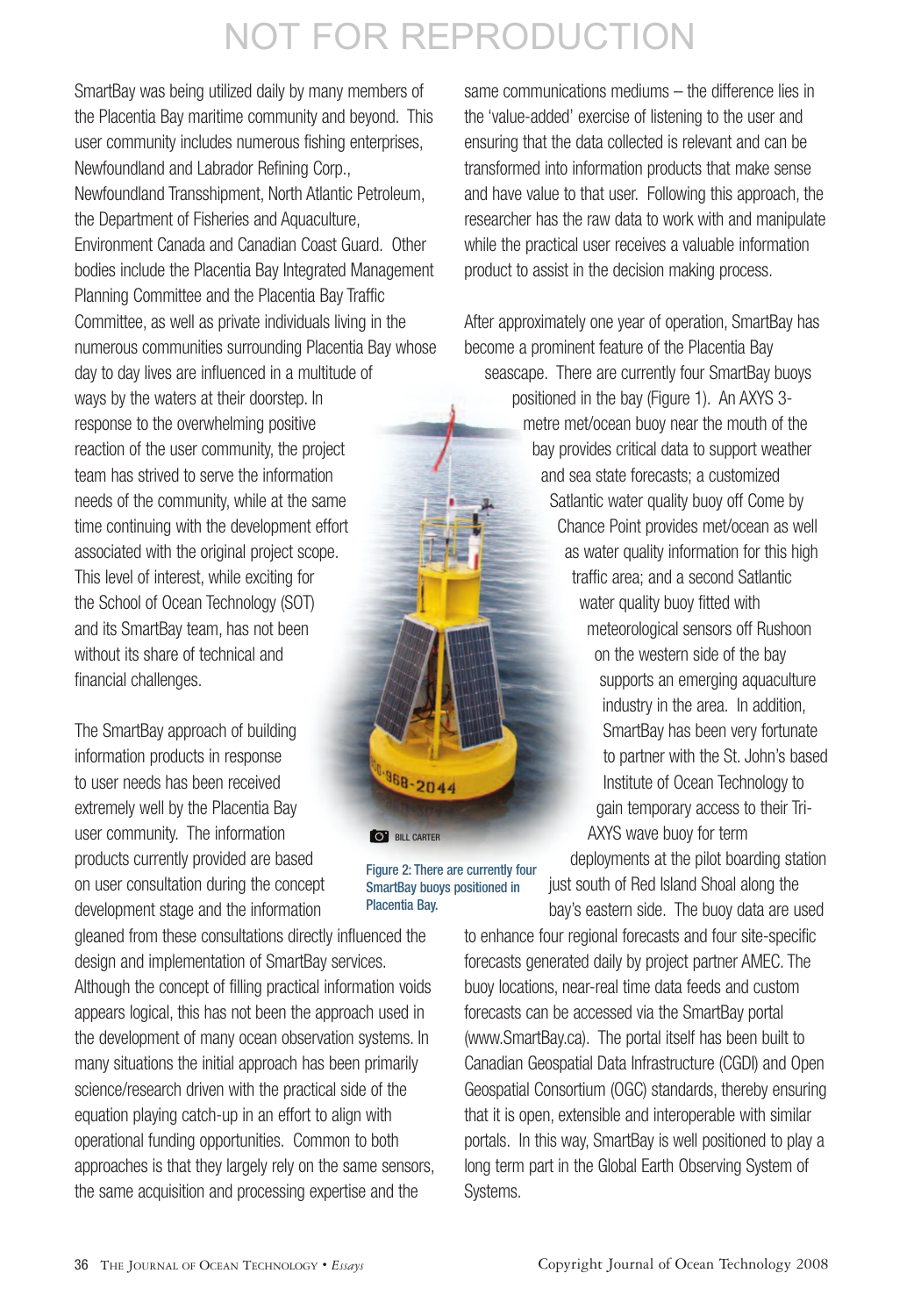SmartBay is about making better information available in support of better decision-making by all Placentia Bay users. Logically, situational awareness plays a major part in this process. An initial thrust of SmartBay was to demonstrate to users available technologies that could assist smaller vessels to carry out their business in unison with increasing tanker traffic. In support of such, seven Placentia Bay vessels (five fishing vessels, an RCMP patrol boat, and a privately owned work/crew transfer boat), as well as a 34-foot Narwhal rigid hull inflatable support vessel contributed in-kind by the

dissemination site for time-series water quality data from 2001 to present acquired at 11 potential aquaculture sites scattered throughout the bay. Measurements of temperature, salinity, chlorophyll and dissolved solids are manually downloaded from moored sensors maintained by DFA and provided to SmartBay for integration. Initially this data was only available on request and knowledge that it even existed was limited. However, through SmartBay, the historical data and all updates are readily accessible to anyone with web access via www.SmartBay.ca.

Marine Institute have been equipped with SmartBay partner ICAN Ltd.'s Aldebaran II electronic charting systems and integrated with Automatic Identification System (AIS) transponders. This technology allows users to track the movement of similarly equipped vessels via continuous broadcast of vessel transit information including vessel name, speed, heading and destination. The AIS information is

displayed in real time on the electronic chart systems. Consistent with SOLAS regulations, all international vessels over 300 Gross Registered Tons (GRT) and all domestic vessels over 500 GRT, including all tankers entering Placentia Bay, are required to carry AIS. This regulation provides the SmartBay demonstration vessels and the tanker traffic with improved situational awareness regarding other vessels operating in the area. The SmartBay buoys are also equipped with Aids to Navigation Information System (ATONIS) transponders allowing any AIS equipped vessel within radio range to access, on a real-time basis, meteorological and sea state data collected by each SmartBay buoy. These data can then be applied directly by each vessel master to the decision-making equation.

Along with water quality information provided via the SmartBay buoys located at Come by Chance Point and Rushoon (see Figure 2), SmartBay, in cooperation with the Newfoundland Department of Fisheries and Aquaculture (DFA), also serves as the primary information



Figure 3: High-resolution coverage of the seafloor.

Similarly, SmartBay serves as a convenient access point for other relevant external databases and online services provided by various federal and provincial agencies. For example, SmartBay has implemented a comprehensive interactive map and facilities catalogue of all Small Craft Harbours in Placentia Bay, using information and support provided by the Small Craft Harbours

Branch of Fisheries and Oceans Canada. This application allows mariners to quickly review and compare facilities listings (e.g. electrical service, waste-oil storage, wharf condition, fish-handling equipment, etc.) and provides aerial photographs for 39 Small Craft Harbours in Placentia Bay. Likewise, in support of regional economic development and as a means of providing general information about living, working and doing business in Placentia Bay, SmartBay provides an interactive map and convenient links to extensive demographic and socioeconomic information compiled for all Placentia Bay communities, as provided through the Community Accounts web information system of the Province of Newfoundland and Labrador Statistics Agency.

SmartBay is not solely about providing real time information in support of tactical decision-making. It is also a source of a vast amount of information ranging from available shore-side services to fisheries research. Though previously existing, much of this information was difficult to find or stored in disparate information "silos"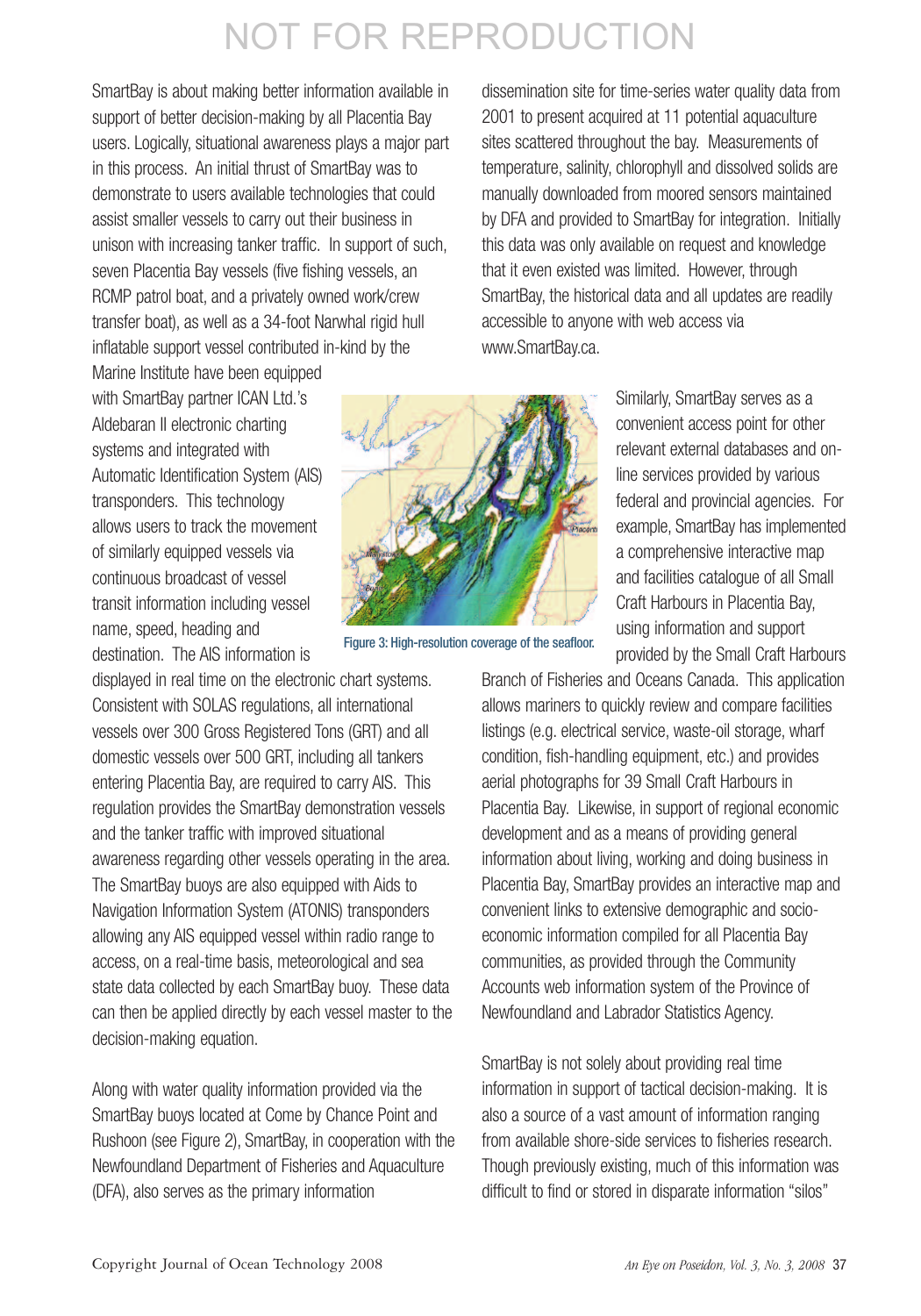# REPRODUCTION

that didn't necessarily have the ability to communicate with each other. For example, as part of the SmartBay demonstration project, all Placentia Bay data holdings resident within DFO were compiled into a metadata catalogue that is now available online via the SmartBay portal. For the first time, those with a need for such data are no longer stymied by challenges such as "I didn't know where to find the data" or worse "I didn't know the data existed, so I didn't look for it."

Similarly, as part of the SmartBay project, the Geological Survey of Canada-Atlantic, in cooperation with the Canadian Hydrographic Service, committed to undertake hydrographic resurveying of Placentia Bay using multibeam sonar technology. The result is high-resolution coverage of the seafloor outside the 10 metre contour (Figure 3). Interactive map (GIS) applications including colour rendering depictions of this data are available via the SmartBay portal. This multibeam sonar data set contributes to a number of practical applications ranging from development of new hydrographic charts in support of safe navigation to improved seafloor definition and fish habitat information for fishers.

An important aspect of SmartBay is its spin-off effect in the Newfoundland and Canadian ocean technology sector. The development of new ocean technology products typically requires significant field-testing. The data collected are subsequently used for product refinement or in support of the product certification process. The SmartBay infrastructure represents a cost effective alternative for product developers. Rather than having to ramp up and deploy infrastructure to carry out testing, the developer is able to work in a turnkey testing environment. The SmartBay buoys and support infrastructure have been engineered with the size, power and data capacity to carry and support 'project tenants.' New products can be tested in the actual harsh marine environment and test data can be collected and delivered to the developer. Similarly, a dilemma that often faces small product developers is securing the first deployment of a new product or system. The ability for prospective buyers to observe and evaluate a new product in a realworld operational environment can be a valuable

Figure 4: Buoy deployments and recoveries are expensive and time consuming.

 $1 - 800 - 968 - 204$ 

**C** ERIC DAVIS

Copyright Journal of Ocean Technology 2008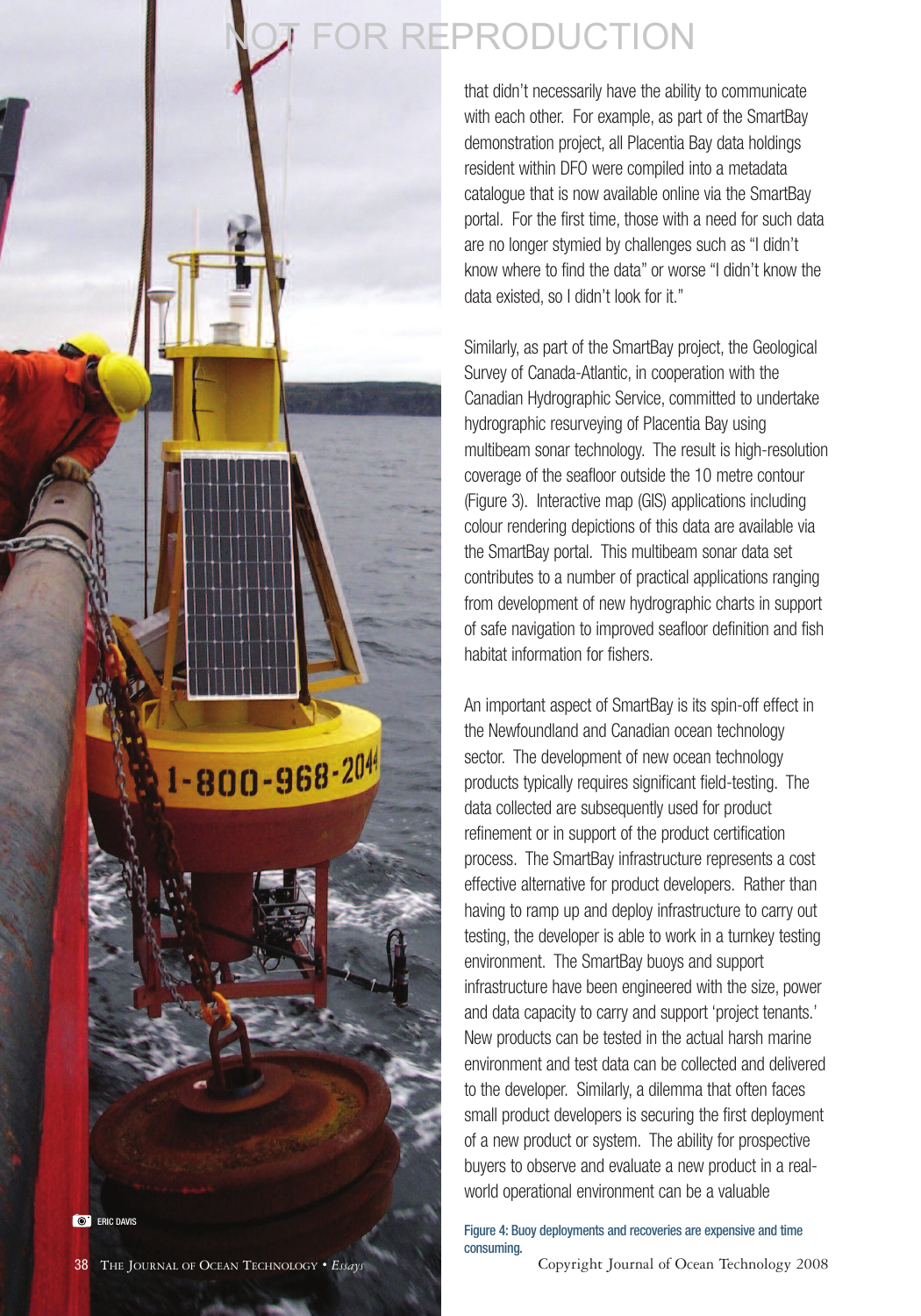resource for the developer in securing early product sales. Newfoundland-based companies Lotek, Compusult and Northern Radar are examples of companies currently availing of or planning to use SmartBay facilities for new product evaluation.

#### The Trials and Tribulations of Operating an Ocean Observation System

Anyone who assumes that ocean observation is easy, cheap, straightforward or predictable has never dealt with the practicalities of establishing and maintaining met/ocean infrastructure in an operational scenario. The evolution of SmartBay and the feeling of 'pride of ownership' as the user community embraces the concept is tempered by the harsh realities of "keeping it all going" while meeting user-community expectations on a day to day basis. The past two years have been an eye opener for the SmartBay team, providing an addictive concoction of frustration, satisfaction, anxiety and accomplishment. Within weeks of the deployment of the first buoy in Placentia Bay, the area was hit by the tailend of a hurricane bringing 60 knot winds and 10 metre seas to the area – the AXYS buoy survived unscathed though the team was left with a far greater appreciation for the environment in which it was working.

Every ocean observation location has its complexities; for Placentia Bay, it is the harsh environmental conditions combined with communications limitations. As with the vast majority of ocean observing systems, the SmartBay buoys rely on solar energy. Placentia Bay is situated approximately 47 degrees north and, when combined with the reality that Placentia Bay is shrouded in fog for about half the year, places significant strain on solar charging systems, especially during the winter months. Not only is the limited sunlight an issue but we are also forced to deal with the build-up of freezing spray on the solar panels resulting in both charging inefficiency and occasionally in instability or damage to the buoys. With limited options, the situation is currently being address by adjusting the sampling and reporting periods based on available power; however, with ever available wave energy playing on the hulls, it appears logical to explore how to utilize this energy to improve efficiency and

robustness. Similarly, the abundance of wind leaves one considering how to reliably capture this energy within the reality of the Placentia Bay environment.

Buoy deployments and recoveries are expensive and time consuming yet in the majority of scenarios are unavoidable in order to address maintenance and calibration (Figure 4). Without entering into a 'better mousetrap' discussion, there needs to be consideration given to how we design, populate and interface oceanographic systems to better accommodate on-site maintenance and replacement of individual sensors. Similarly, interoperability of sensors and systems and common data standards present themselves as ripe opportunities for technical advancement. Once we have these issues resolved there is still plenty of work to be done addressing reliable, cost efficient communications, sensor robustness and remote data acquisition to name but a few.

Defining a sustainable operating model is an issue shared by many ocean observing initiatives. The SmartBay experience in Placentia Bay has demonstrated that focusing on the needs of the users and making the system easy to use results in a system that is widely accepted, used and supported. Mechanisms to translate community interest into financial support remain to be determined, but our discussions to date with various members of the Placentia Bay maritime community indicate recognition of the need to do so, and a commitment to make it happen. As with all such 'infrastructures' (consider power, transportation and telecommunications), a blend of public and private support will be required, with public support proportionately higher in the early stages. Industry, in particular, has been a strong supporter of SmartBay and has, to that end, indicated its desire to work with the SmartBay team to find an acceptable financing model. Lump sum infusions by discrete industry interests are not conducive to long term planning and stability yet is considered essential in the early stages. A levy or fee on users of the bay, including the optimal solution of accessing a small percentage of existing fees, is seen to be achievable; however, it will take time, patience and continuation of some level of public support.